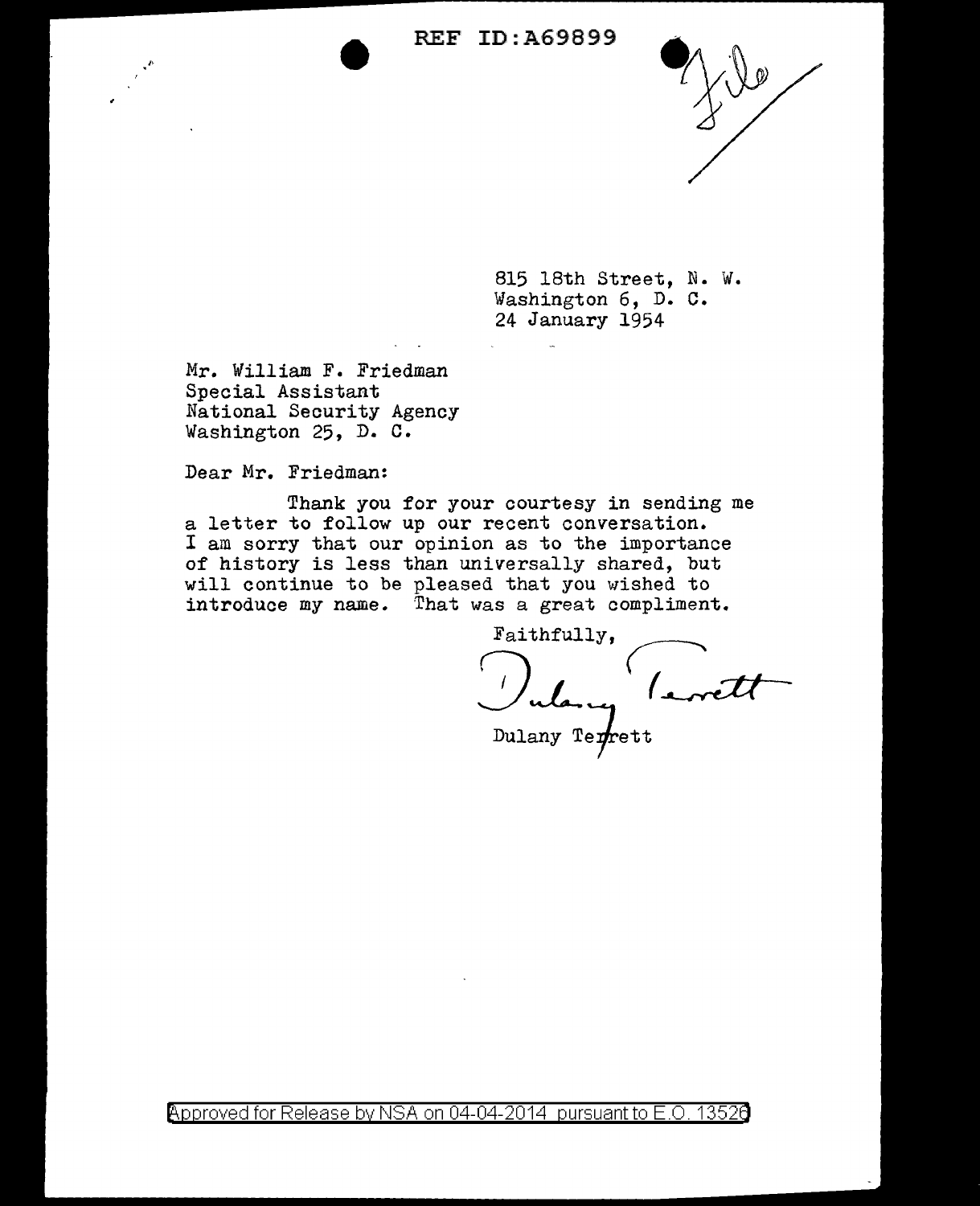REF ID: A69899 Itte Magnet

18 January 1954

Dr. Dulany Terrett 815 18th Street, N.W. Washington, D. C.

Dear Dr. Terrett:

I regret to have to tell you that I find that the vacancy in our historical unit is not only considerably below the lower rating you indicated would be of interest to you but, also, that there appears at the present to be no disposition to fill even that one.

It was nice to see you again.

Sincerely,,

WILLIAM F. FRIEDMAN Special Assistant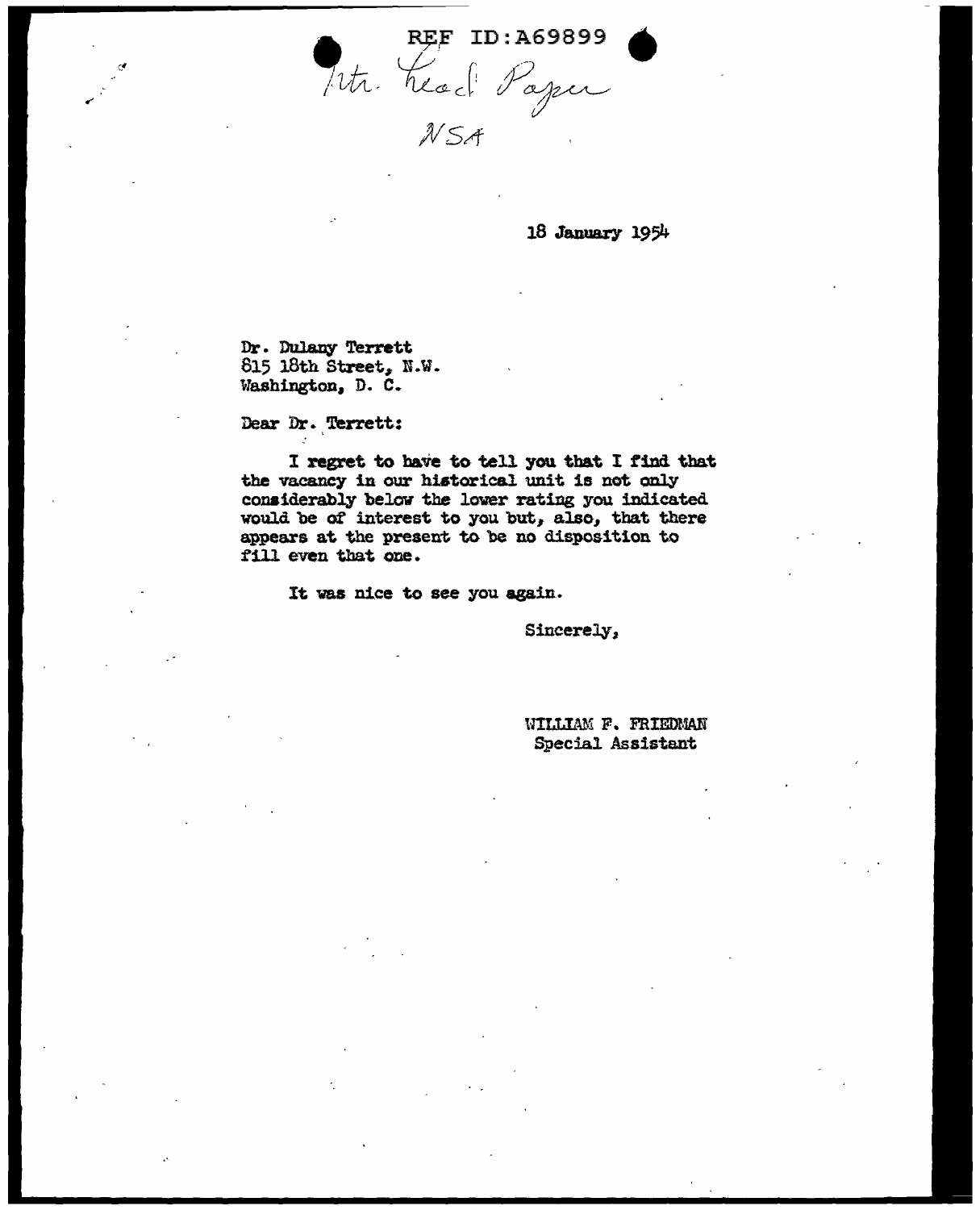**REF ID: A69899** 

4000 Lee Boulevard Arlington, Va.

Dr. Dulany Terrett<br>Historical Division Special Staff Department of the Army Washington 25, D. C.

Dear Dr. Terrett:

الی در

Thank you very much for your note of 3 February enclosing the clipping from the Northwestern Alumni News.

I. too, enjoyed your visit and will look forward to seeing the draft of whatever you prepare in connection with the subject we discussed.

Sincerely yours,

WILLIAM F. FRIEDMAN Chief, Communications Research